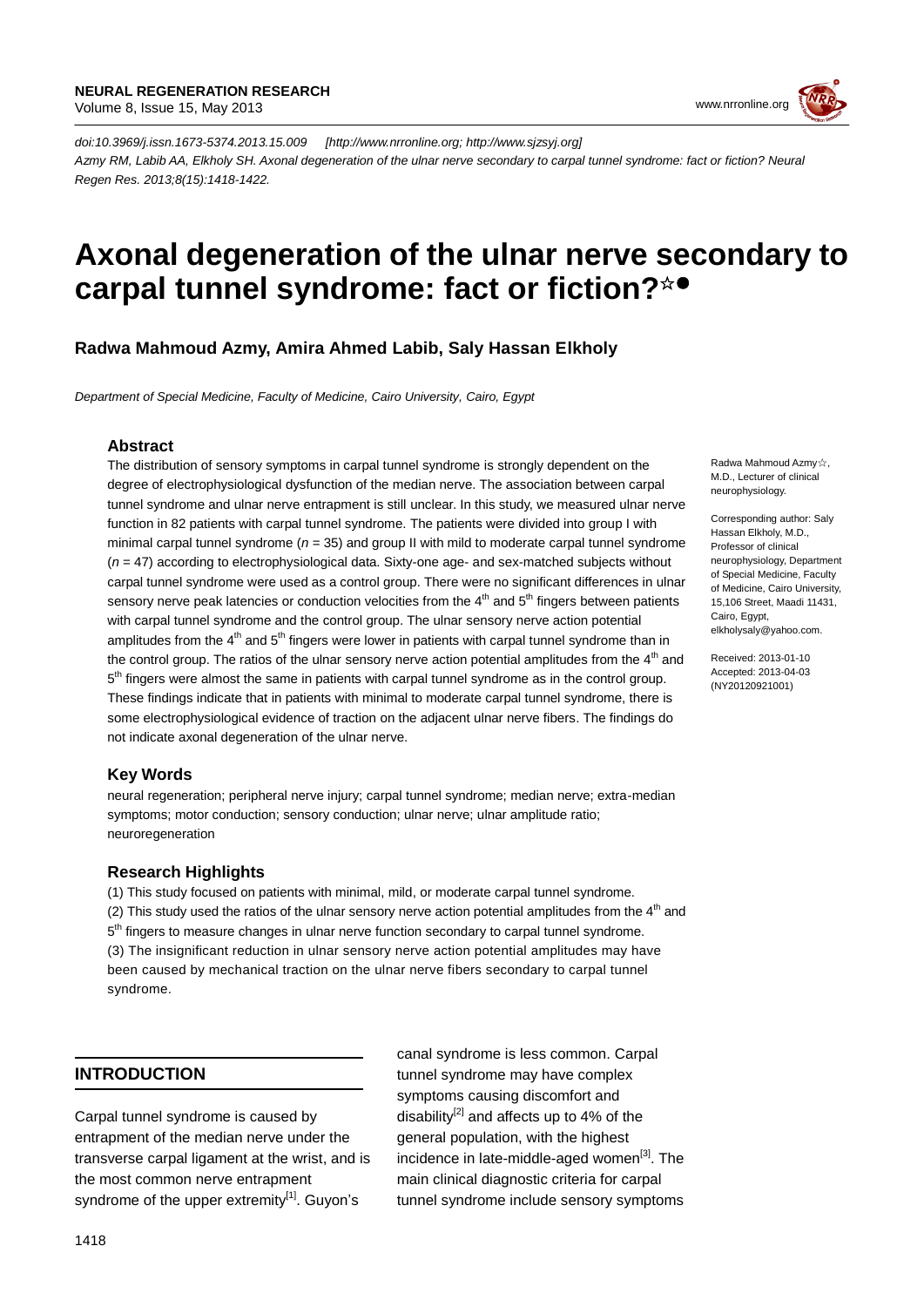in the median nerve territory $[4]$ . Patients complain of nocturnal numbness, pain, tingling, and painful paresthesia in the 1<sup>st</sup>, 2<sup>nd</sup>, and 3<sup>rd</sup> fingers or in the whole hand. Forearm, shoulder, and neck symptoms are atypical<sup>[5]</sup>. Sometimes, pain extends to the ulnar nerve territory<sup>[6]</sup>. The distribution of sensory symptoms is strongly dependent on the degree of electrophysiological dysfunction of the median nerve. The association between carpal tunnel syndrome and ulnar nerve entrapment is still unclear<sup>[4]</sup>.

This study used nerve conduction studies to evaluate axonal changes in the ulnar sensory nerve fibers from the  $4^{\text{th}}$  and  $5^{\text{th}}$  fingers, which may cause extra-median distribution of symptoms in patients with minimal, mild, or moderate carpal tunnel syndrome.

# **RESULTS**

### **Quantitative analysis of subjects**

Eighty-two patients were grouped according to the electrophysiological classification of carpal tunnel syndrome severity reported by *[Padua et al](http://www.sciencedirect.com.dlib.eul.edu.eg/science/article/pii/S1388245707001447#bib31)* <sup>[7]</sup>, as follows. Group I, minimal carpal tunnel syndrome (*n* = 35): abnormal median sensory nerve conduction or abnormal comparative median/ulnar sensory nerve conduction with normal median nerve distal motor latency; and group II, mild or moderate carpal tunnel syndrome (*n* = 47): abnormal finger/wrist median sensory nerve conduction velocity and abnormal median nerve distal motor latency (Figures 1, 2). Sixty-one subjects without carpal tunnel syndrome were used as a control group.



#### Figure 1 Results of median motor nerve studies in patients with carpal tunnel syndrome.

Data are expressed as mean ± SD. Group I had minimal carpal tunnel syndrome, and group II had mild or moderate carpal tunnel syndrome. MDL: Motor nerve distal latency (ms); MCV: motor nerve conduction velocity (m/s); MAD: distal motor nerve action potential amplitude (mV); MAP: proximal motor nerve action potential amplitude (mV).



Figure 2 Results of median sensory nerve studies in patients with carpal tunnel syndrome.

Data are expressed as mean  $\pm$  SD. Group I had minimal carpal tunnel syndrome, and group II had mild or moderate carpal tunnel syndrome. SPL: Sensory nerve peak latency (ms); Amp: sensory nerve action potential amplitude (mV); SCV: sensory nerve conduction velocity (m/s).

### **Background characteristics of the subjects**

The 82 patients were 73 females (89%) and 9 males (11%) with a mean age of  $41.9 \pm 12.1$  years, including 42 patients (51%) with unilateral symptoms and 40 (49%) with bilateral symptoms (Table 1).

| Background characteristics of patients with carpal<br>Table 1<br>tunnel syndrome and control group subjects |         |                                                 |          |  |  |  |  |
|-------------------------------------------------------------------------------------------------------------|---------|-------------------------------------------------|----------|--|--|--|--|
| Variable                                                                                                    | Group I | Group II                                        | Controls |  |  |  |  |
| $\overline{r}$                                                                                              | 35      | 47                                              | 61       |  |  |  |  |
| Age (mean±SD, year)                                                                                         |         | $41.9 \pm 11.6$ $41.9 \pm 12.6$ $40.1 \pm 10.8$ |          |  |  |  |  |
| Sex (male/female, n)                                                                                        | 4/31    | 5/42                                            | 6/55     |  |  |  |  |
| Laterality (unilateral/bilateral, n)                                                                        | 23/12   | 19/28                                           | 48/13    |  |  |  |  |
| Examined nerves (n)                                                                                         | 47      | 75                                              | 74       |  |  |  |  |
| Group I: Minimal carpal tunnel syndrome; group II: mild or                                                  |         |                                                 |          |  |  |  |  |

moderate carpal tunnel syndrome.

## Comparisons of sensory nerve test results for the 4<sup>th</sup> **finger in patients with carpal tunnel syndrome**

There were significant differences in the median and ulnar sensory nerve action potentials from the  $4<sup>th</sup>$  finger in terms of peak latency, amplitude, and conduction velocity between groups I and II (all *P* < 0.01; Table 2).

# Ulnar sensory nerve conduction studies for the 4<sup>th</sup> **and 5 th fingers in control group subjects**

In the control group, there were no differences in ulnar sensory nerve action potentials in terms of peak latency  $(P = 0.1)$  or conduction velocity  $(P = 0.13)$  between the 4<sup>th</sup> and 5<sup>th</sup> fingers. The ulnar sensory nerve action potential amplitude was significantly lower from the  $4<sup>th</sup>$ finger than from the 5<sup>th</sup> finger ( $P < 0.001$ ), with a 4<sup>th</sup>/5<sup>th</sup> finger ratio of 0.61 (Table 3).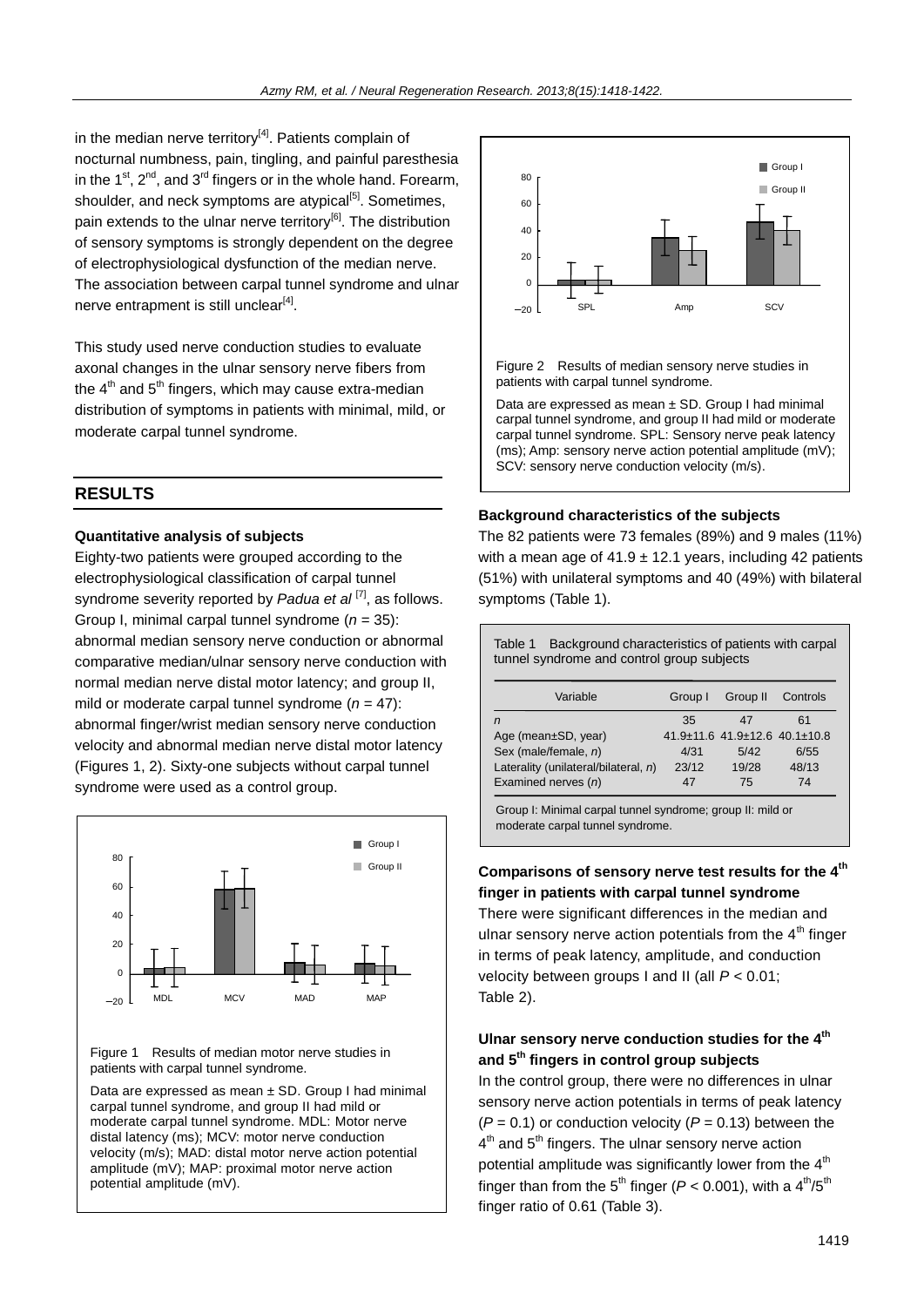Table 2 Comparisons of median and ulnar sensory nerve test results for the  $4<sup>th</sup>$  finger in patients with carpal tunnel syndrome and control subjects

|                            | Controls        | Group I          | Group II                   | $P$ value <sup>a</sup> |
|----------------------------|-----------------|------------------|----------------------------|------------------------|
| Median 4 <sup>th</sup> SPI | $2.85 \pm 0.28$ | $3.53 \pm 0.50$  | $3.79 \pm 0.64$            |                        |
| Ulnar 4 <sup>th</sup> SPL  | $2.64 \pm 0.28$ | $2.69 \pm 0.29$  | $2.42 \pm 0.42$            |                        |
| Difference                 | $0.19+0.18$     | $0.89 \pm 0.34$  | $1.37 \pm 0.59$            | $< 0.01^{\circ}$       |
| Median 4 <sup>th</sup> Amp | $27.8 + 10.1$   | $24.4 \pm 0.29$  | $14.54 \pm 7.73$           |                        |
| Ulnar 4 <sup>th</sup> Amp  | $21.3 \pm 11.0$ | $17.77 \pm 0.05$ | 18.16±12.79                |                        |
| <b>Difference</b>          | $9.0 \pm 11.5$  | $6.66 \pm 13.53$ | $-3.62 \pm 13.11$          | $0.016^{\circ}$        |
| Median 4 <sup>th</sup> CV  | <b>Not</b>      | $43.7 + 4.3$     | $35.01 \pm 9.92$           |                        |
|                            | calculated      |                  |                            |                        |
| Ulnar $4^{th}$ CV          | Not             | $58.4 + 8.97$    | 58.36±15.74                |                        |
|                            | calculated      |                  |                            | 0.006 <sup>b</sup>     |
| <b>Difference</b>          | <b>Not</b>      |                  | $-14.7+8.57$ $-23.35+6.64$ |                        |
|                            | calculated      |                  |                            |                        |

Group I: Minimal carpal tunnel syndrome; group II: mild or moderate carpal tunnel syndrome. SPL: Sensory nerve peak latency (ms); Amp: sensory nerve action potential amplitude (mV); CV: sensory nerve conduction velocity (m/s). Data are expressed as mean ± SD. <sup>a</sup>Comparisons of the differences between the median and ulnar nerve responses recorded from the same  $4<sup>th</sup>$  finger among the three groups studied, Student's *t*-test. There were significant differences among all three groups ( ${}^{b}P$  < 0.01,  ${}^{c}P$  < 0.05).

# **Ulnar sensory nerve conduction studies for the 4th and 5th fingers in patients with carpal tunnel syndrome**

There were no significant differences in ulnar sensory nerve action potentials from the  $4<sup>th</sup>$  and  $5<sup>th</sup>$  fingers in terms of peak latency or conduction velocity between group I or group II, and the control group. The ulnar sensory nerve action potential amplitudes from the  $4<sup>th</sup>$ and  $5<sup>th</sup>$  fingers were slightly, but not significantly, decreased in both group  $I (P = 0.15$  and  $P = 0.10$ , respectively) and group II ( $P = 0.79$  and  $P = 0.46$ , respectively). The ratios of the ulnar sensory nerve

action potential amplitudes from the  $4<sup>th</sup>$  and  $5<sup>th</sup>$  fingers were almost the same in all three groups (Table 3).

# **DISCUSSION**

This study focused on patients with confirmed minimal, mild, or moderate carpal tunnel syndrome only. These patients were selectively studied because previous studies demonstrated that severe carpal tunnel syndrome is associated with pure median nerve distribution of symptoms<sup>[8]</sup>, whereas patients with mild carpal tunnel syndrome usually report symptoms in the whole hand<sup>[9]</sup>. There is evidence that patients with sensory symptoms in all fingers have enlargement of the hand representation in the sensory cortex<sup>[10]</sup>. Some authors<sup>[9, 11-12]</sup> have suggested that changes in plasticity in the cortical and/or subcortical areas (possibly caused by peripheral de-afferentation and/or ectopic activity due to median nerve compression) may contribute to the radiation of sensory symptoms in carpal tunnel syndrome.

The first retrospective study<sup>[13]</sup> of concomitant ulnar nerve entrapment in patients with carpal tunnel syndrome performed in 1973 reported that 44% of patients with carpal tunnel syndrome had ulnar nerve entrapment at the wrist, 39% had decreased ulnar sensory nerve action potential amplitudes, and 4.8% had decreased amplitude and prolonged latency of ulnar sensory nerve action potentials. Symptoms in the  $5<sup>th</sup>$  finger of patients with median nerve compression in the carpal tunnel could be explained by crossover of median and ulnar sensory nerve fibers at the level of the  $7<sup>th</sup>$  and  $8<sup>th</sup>$  cervical roots.

| Ulnar sensory nerve conduction studies for the $4th$ and $5th$ fingers<br>Table 3 |                     |                               |                  |       |                        |              |  |
|-----------------------------------------------------------------------------------|---------------------|-------------------------------|------------------|-------|------------------------|--------------|--|
| Ulnar sensory nerve                                                               | To the $4th$ finger | To the 5 <sup>th</sup> finger | Diff             | Ratio | $P$ value <sup>a</sup> |              |  |
|                                                                                   |                     |                               |                  |       | $4th$ finger           | $5th$ finger |  |
| Group I                                                                           |                     |                               |                  |       |                        |              |  |
| <b>SPL</b>                                                                        | $2.69 + 0.29$       | $2.31 \pm 0.35$               | $-0.30+0.41$     |       |                        |              |  |
| Amp                                                                               | $17.77 \pm 10.05$   | $26.93 \pm 18.2$              | $9.00 + 8.15$    | 0.65  | 0.15                   | 0.10         |  |
| <b>CV</b>                                                                         | 58.40±8.97          | $56.67 \pm 7.61$              | $-2.00+1.36$     |       |                        |              |  |
| Group II                                                                          |                     |                               |                  |       |                        |              |  |
| <b>SPL</b>                                                                        | $2.42 \pm 0.42$     | $2.46 \pm 0.30$               | 0±0.12           |       |                        |              |  |
| Amp                                                                               | 18.16±2.79          | $31.87 \pm 27.13$             | 14.00±14.34      | 0.57  | 0.79                   | 0.45         |  |
| <b>CV</b>                                                                         | 58.36±15.74         | 56.86±5.64                    | $-1.00 \pm 10.1$ |       |                        |              |  |
| Control                                                                           |                     |                               |                  |       |                        |              |  |
| <b>SPL</b>                                                                        | $2.69 \pm 0.28$     | $2.59+0.22$                   | $-1.00+0.06$     |       |                        |              |  |
| Amp                                                                               | $20.31 \pm 9.22$    | $33.04 \pm 13.9$              | $13.00 + 4.68$   | 0.61  |                        |              |  |
| CV                                                                                | $62.24 \pm 9.62$    | 56.86±5.71                    | $-5.00\pm3.91$   |       |                        |              |  |

Group I: Minimal carpal tunnel syndrome; group II: mild or moderate carpal tunnel syndrome. SPL: Sensory nerve peak latency (ms); Amp: sensory nerve action potential amplitude (mV); CV: sensory nerve conduction velocity (m/s); Diff: difference between the 4<sup>th</sup> and 5<sup>th</sup> fingers; Ratio: sensory nerve action potential amplitude from the 4<sup>th</sup> finger divided by the sensory nerve action potential amplitude from the 5<sup>th</sup> finger. Data are expressed as mean  $\pm$  SD. The sensory nerve action potential amplitude was significantly smaller in the 4<sup>th</sup> finger than in the 5<sup>th</sup> finger (*P* < 0.001). <sup>a</sup>Student's *t*-test.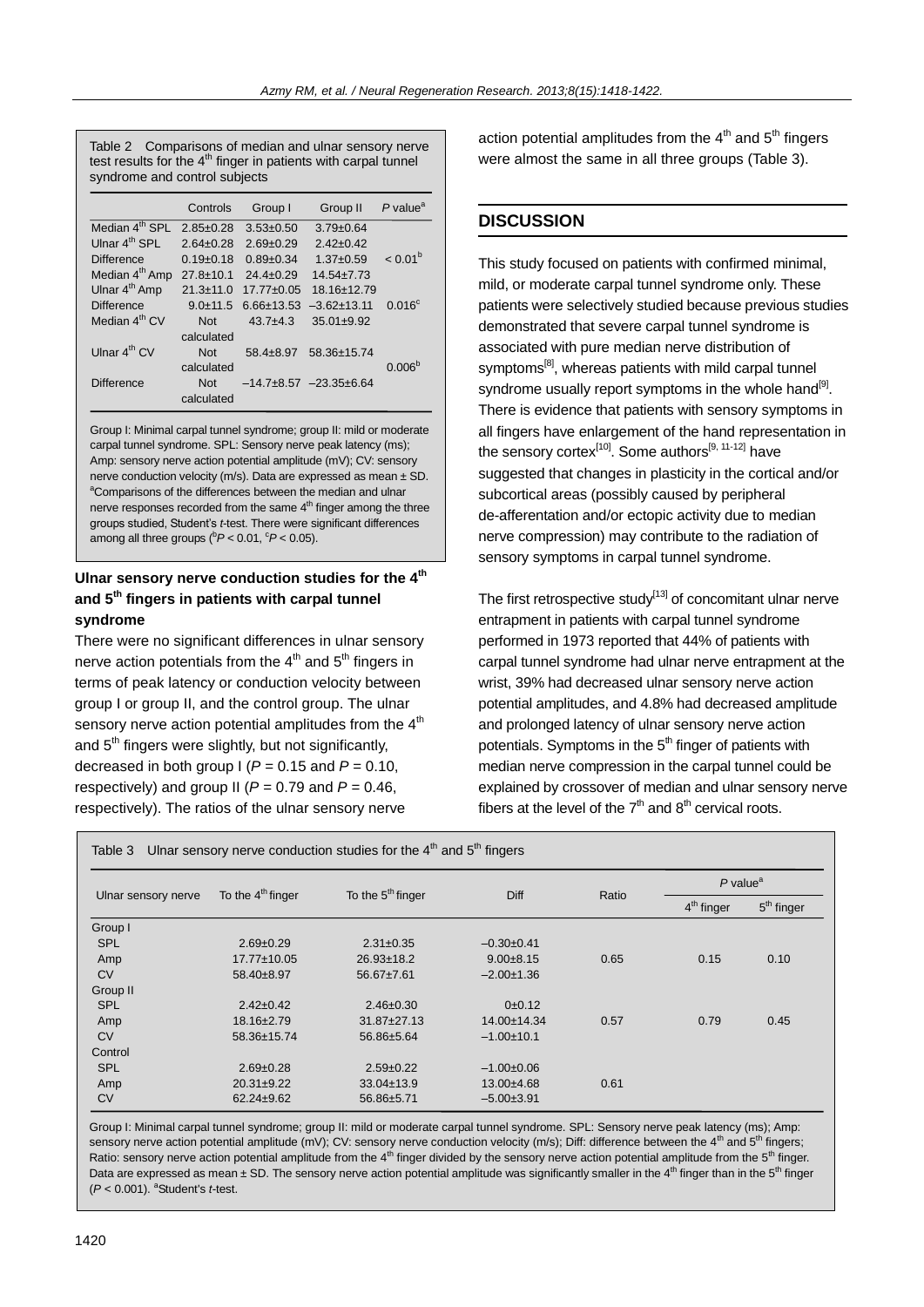In a retrospective review, 12 out of 14 cases (86%) of idiopathic ulnar tunnel syndrome at the wrist were associated with carpal tunnel syndrome<sup>[14]</sup>. Although this result suggests an association between idiopathic ulnar tunnel syndrome and carpal tunnel syndrome, the authors stated that their analysis did not confirm clinical relevance or a significant statistical relationship between these two conditions<sup>[6]</sup>. Gozke *et al* [15] conducted a cross-sectional study of 53 patients with carpal tunnel syndrome and reported that more than 18% had some degree of ulnar nerve entrapment at the wrist.

In the present study, we used the ratios of the ulnar sensory nerve action potential amplitudes from the  $4<sup>th</sup>$ and  $5<sup>th</sup>$  fingers to evaluate ulnar nerve changes secondary to carpal tunnel syndrome. Although the ulnar sensory nerve action potentials were reduced in amplitude in patients with carpal tunnel syndrome, this reduction was not statistically significant, and the  $4<sup>th</sup>/5<sup>th</sup>$ finger amplitude ratios were not significantly different between patients with carpal tunnel syndrome and the control group. The ulnar sensory nerve peak latencies were relatively prolonged in patients with early carpal tunnel syndrome, but this difference was not statistically significant. Differences in ulnar sensory nerve conduction velocities were not significant because the values were within the normal range in all groups. These results suggest that sustained compression of the adjacent ulnar sensory fibers by the enlarged carpal tunnel may result in minimal axonal changes in the ulnar nerve, but they do not indicate concomitant ulnar nerve entrapment.

The distal segment of the ulnar nerve is vulnerable to external compression<sup>[16]</sup>. Increased pressure in the carpal tunnel may affect the adjacent Guyon's canal, causing indirect compression of ulnar nerve axons. Increased traction on the transverse carpal ligament secondary to increased pressure in the carpal tunnel may also cause compression of the ulnar nerve<sup>[2]</sup>. The transverse carpal ligament and the roof of the carpal tunnel form the medial wall and floor of Guyon's canal. We speculate that the insignificant reduction in ulnar sensory nerve action potential amplitudes may have been caused by traction on the adjacent ulnar nerve fibers.

In conclusion, there is some electrophysiological evidence that in patients with minimal to moderate carpal tunnel syndrome, there may be traction on the adjacent ulnar nerve fibers. The evidence does not indicate frank

entrapment of the ulnar nerve.

## **SUBJECTS AND METHODS**

#### **Design**

A retrospective clinical study.

#### **Time and setting**

This study was performed at the Clinical Neurophysiology Unit, Kasr Alaini Hospital, Cairo University, Egypt between May and December 2010.

#### **Subjects**

We recruited patients with idiopathic carpal tunnel syndrome with and without extra-median symptoms who were from the Clinical Neurophysiology Unit of Kasr Alaini Hospital, Egypt between May and December 2010. The diagnosis of carpal tunnel syndrome was according to the criteria of the American Academy of Neurology 1993 guidelines<sup>[17]</sup>. Patients were excluded if they had a history or clinical signs suggesting systemic disease; clinical or electrophysiological signs suggesting myelopathy, polyneuropathy, radiculopathy, myopathy, or other neurological disease; or another condition (such as wrist fracture or pregnancy) predisposing to carpal tunnel syndrome. Sixty-one age- and sex-matched subjects without carpal tunnel syndrome who were seen at the same clinic were used as a control group.

#### **Methods**

"Key point" electromyography (Keypoint software V5.13 for Windows 2000/XP/Vista/7, model 9031A006, 2 channels, Denmark) was performed. Surface recording electrodes (Ag/AgCl) were placed over the motor point of the abductor pollicis brevis muscle (3 cm inter-electrode distance) to test median nerve function. Electrical stimuli were delivered by a constant current stimulator through bipolar surface electrodes (2 cm inter-electrode distance, cathode distal). Stimulus intensity was increased in steps until the maximum M-wave was obtained. Median nerve distal motor latency was measured with a distance of 7 cm between the stimulation point of the nerve at the wrist and the active recording electrode over the abductor pollicis brevis muscle. Median nerve motor conduction velocity was calculated from the elbow to the wrist. Compound muscle action potential amplitudes were measured from baseline to negative peak. Antidromic sensory nerve action potentials were recorded (active recording electrode on the distal phalanx) for the median nerve from the  $2^{nd}$  finger at a distance of 13 cm and for the ulnar nerve from the  $5<sup>th</sup>$